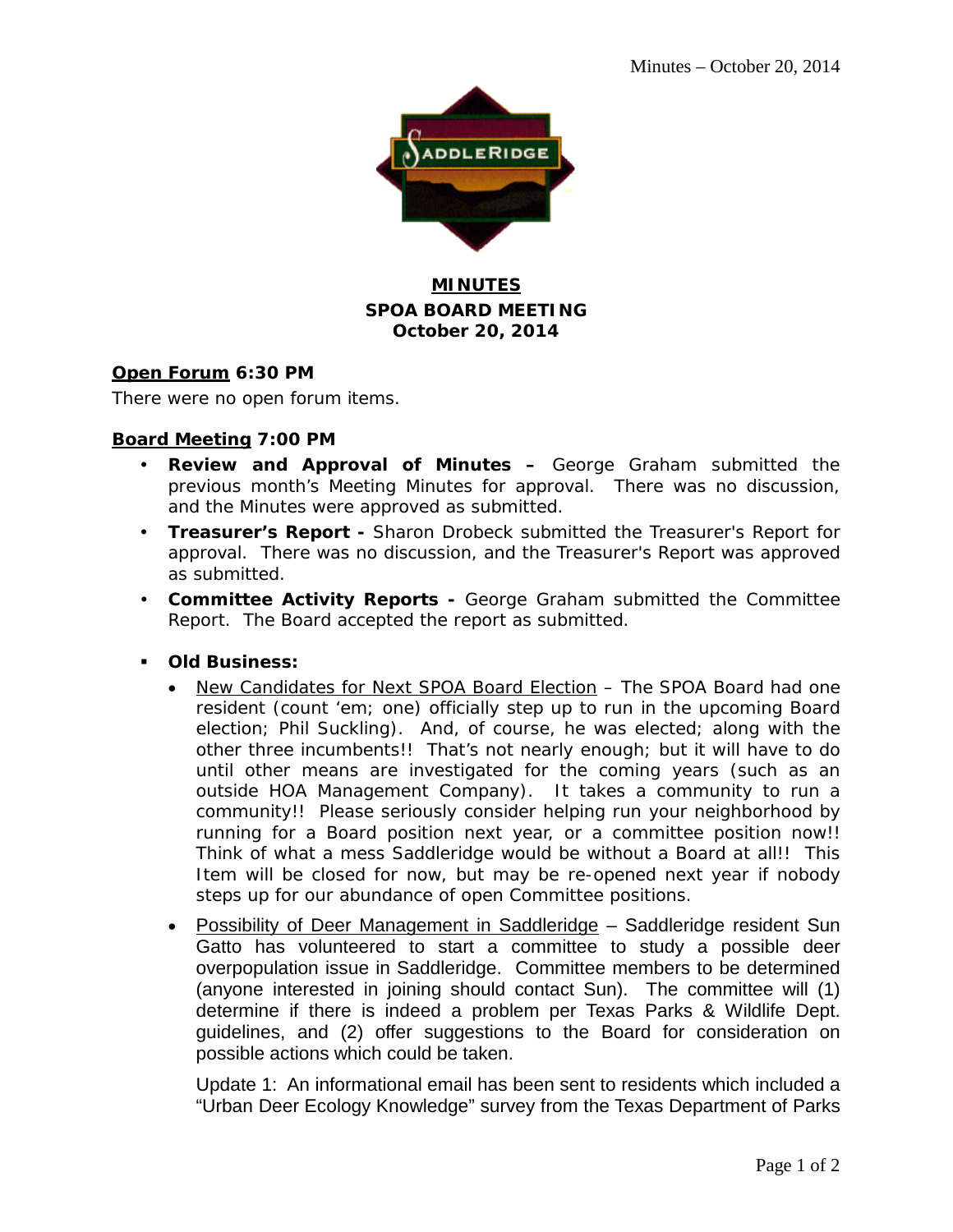& Wildlife, and a web link to associated TxDP&W articles with survey answers and additional info.

This item will be closed for now, but may be reopened if further info becomes available.

- National Night Out; Agenda & Food The annual National Night Out gathering was held at the Clubhouse on October 7 from 6 to 8 PM. As usual, the SPOA will be providing free food and refreshments for residents and their families (chopped brisket sandwiches, chips, drinks, desserts). About 90 residents attended, along with reps from the Hays County Sheriff's Department and Fire Department. This item will be closed.
- Fall Newsletter Planning Articles are needed for the next Saddlebags Newsletter. In consideration are (1) SPOA Board Election outcome, (2) Board and Committee Help Wanted article, (3) ATV Rules of the Road, (4) safety concerns walking at night, (5) a "Speeder's Profile" of a chronic speeder in the area, and (6) ????????. Resident ideas and submissions for articles are always accepted and appreciated!! This item will remain open.
- Possible Hiring of an Outside HOA Management Service (due to lack of volunteers for Board and Committee positions), and Dues Increase to Cover Costs Thereof – Due to monumental and seemingly insurmountable levels of apathy from residents regarding getting involved with the running of the SPOA (both for Board and Committee positions), the Board was investigating other avenues regarding future SPOA management; specifically the hiring of an outside HOA management firm. This would most likely also mean a dues increase (note that dues in Saddleridge have not increased since the subdivision was formed). However, this option has been deemed not feasible for now. This item will be closed, but may be reopened if nobody steps up for our abundance of open Committee positions.
- **New Business:**
	- There was no New Business.

The meeting was adjourned at 7:10 PM.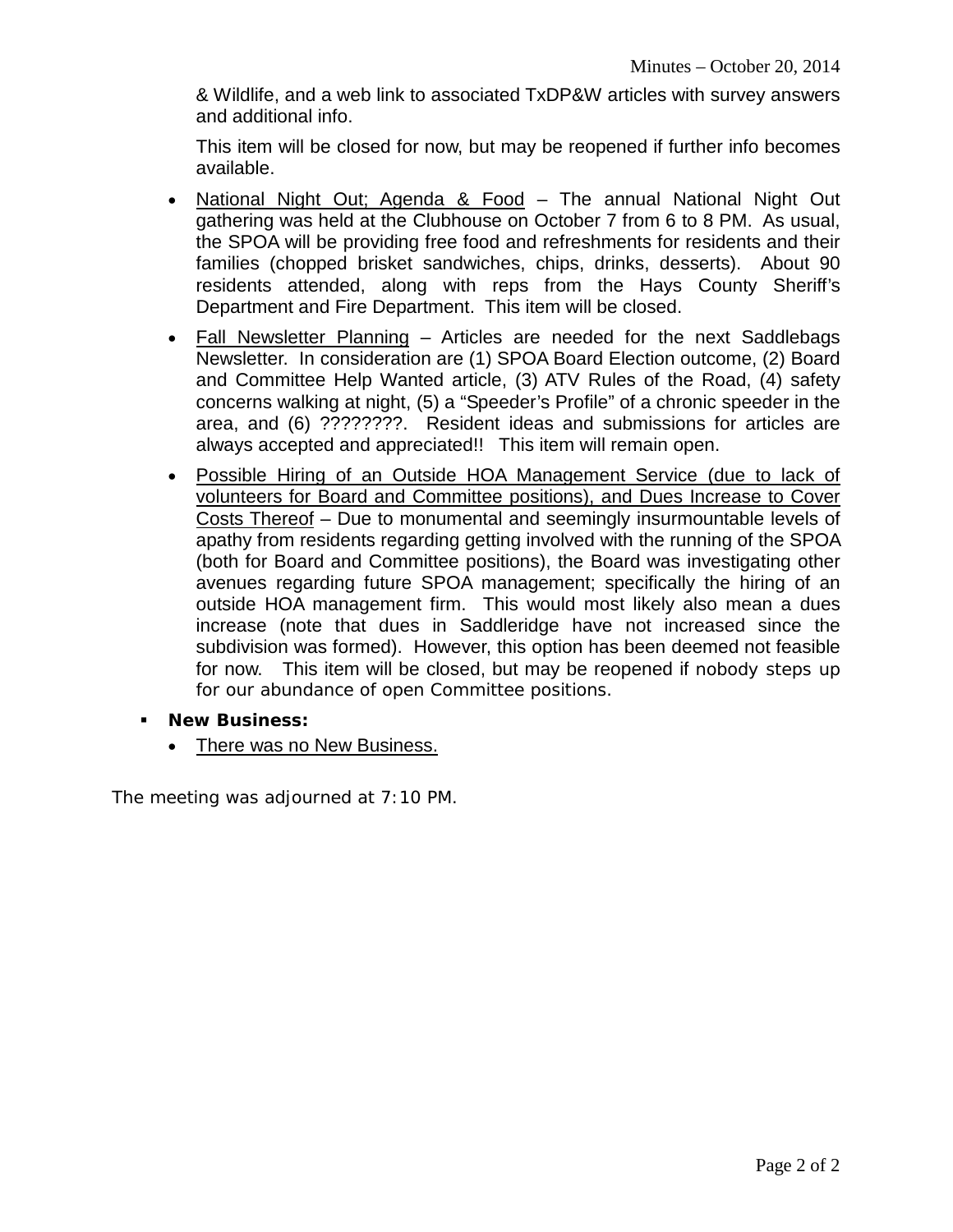## **Saddleridge Property Owners Association**

### **September Treasurer's Report October 20, 2014**

The September Treasurer's report includes a month-end and prior year-end Balance Sheet as well as detailed Profit and Loss Statements that compare actual experience to the budgeted income and expense projections for the month and year-to-date through September. This information is included in a format which includes the 2014 annual budget. This will help to keep the big picture in mind.

The Balance Sheet as of September 30 includes:

- Checking/Savings totaling \$95,863 and no outstanding liabilities.
- Accounts Receivable of  $$(8)$ , this negative balance represents dues paid in advance.
- Note that the December 31, 2013 statement is marked "Final". During review of accounts there was an interest income entry identified and properly recorded.

A review of the Profit and Loss report shows the monthly net loss to be \$(537) for September, this compares favorably to the budgeted net loss of \$(897). There are no unusual items to report; the difference is primarily a timing differences.

Year-to-date net income is \$3,464 and compares favorably to the budgeted net income of \$418. The favorable results on a year-to-date basis are primarily due to repairs, maintenance and improvements, that although budgeted for, the need for such never materialized.

As a reminder, monthly budgets can be arbitrary as foreseeing exactly when an expense will occur is difficult to predict. Therefore, our focus is primarily to manage the annual budget.

Respectfully submitted,

Sharon M. Drobeck Treasurer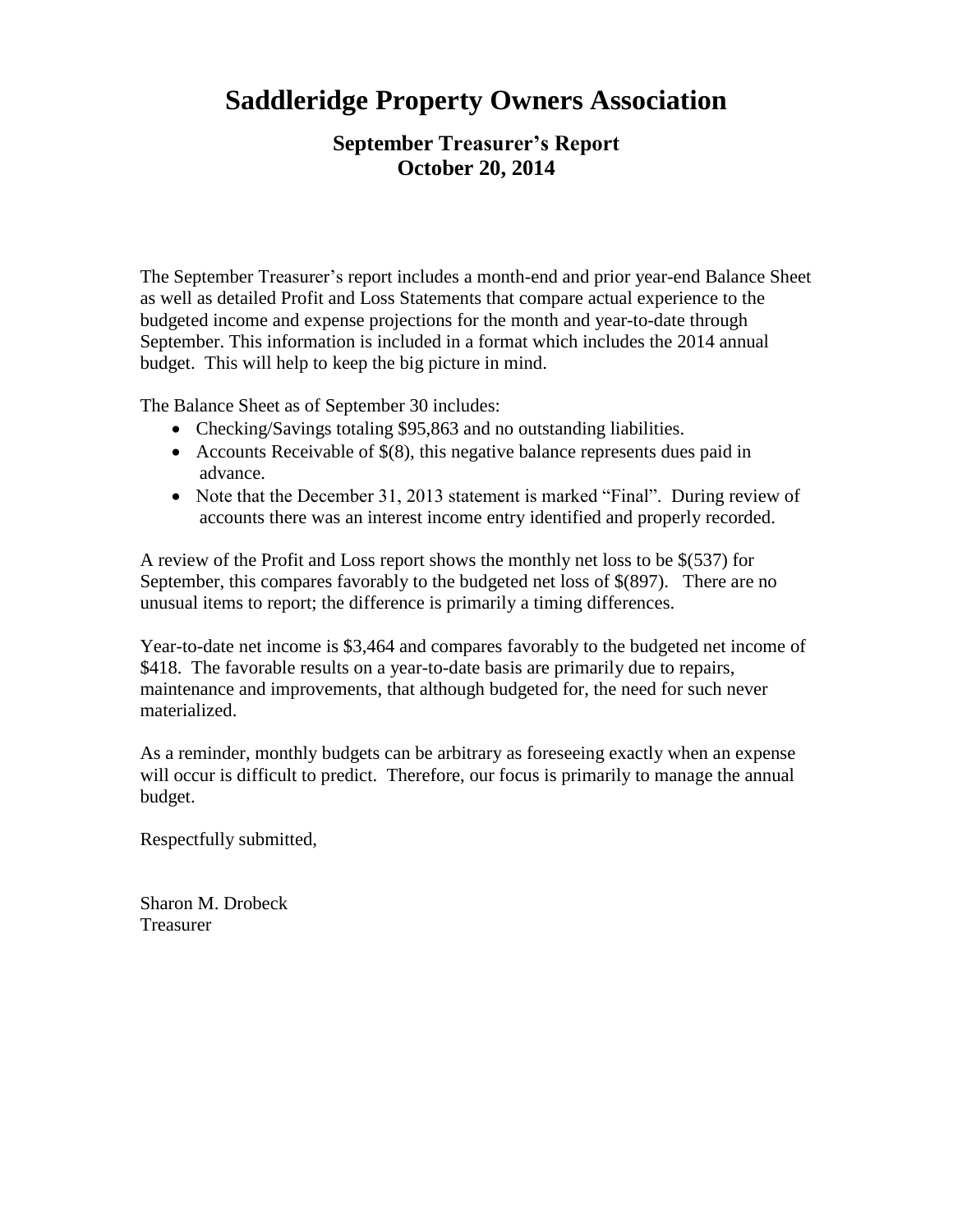## **Saddleridge Property Owners Association Balance Sheets As of**

|                                       | September 30, 2014 | December 31, 2013 |
|---------------------------------------|--------------------|-------------------|
| <b>ASSETS</b>                         |                    | <b>FINAL</b>      |
| <b>Current Assets</b>                 |                    |                   |
| <b>Checking/Savings</b>               |                    |                   |
| Ozona CD                              | 50,438.09          | 50,362.43         |
| <b>Ozona Checking</b>                 | 2,968.43           | 6,621.87          |
| <b>Ozona Money Market</b>             | 42,456.51          | 35,423.32         |
| <b>Total Checking/Savings</b>         | 95,863.03          | 92,407.62         |
| <b>Accounts Receivable</b>            |                    |                   |
| <b>Accounts Receivable</b>            | (8.00)             | (16.27)           |
|                                       |                    |                   |
| <b>Other Current Assets</b>           |                    |                   |
| <b>Other Receivables</b>              |                    |                   |
| <b>Total Other Current Assets</b>     | 0.00               | 0.00              |
| <b>Total Current Assets</b>           | 95,855.03          | 92,391.35         |
| <b>Other Assets</b>                   |                    |                   |
| <b>Saddleridge Property</b>           | 80,500.00          | 80,500.00         |
| <b>Total Other Assets</b>             | 80,500.00          | 80,500.00         |
| <b>TOTAL ASSETS</b>                   | 176,355.03         | 172,891.35        |
| <b>LIABILITIES &amp; EQUITY</b>       |                    |                   |
| <b>Equity</b>                         |                    |                   |
| <b>Opening Balance Equity</b>         | 110,823.40         | 110,823.40        |
| <b>Retained Earnings</b>              | 62,067.95          | 57,952.05         |
| <b>Net Income</b>                     | 3,463.68           | 4,115.90          |
| <b>Total Equity</b>                   | 176,355.03         | 172,891.35        |
| <b>TOTAL LIABILITIES &amp; EQUITY</b> | 176,355.03         | 172,891.35        |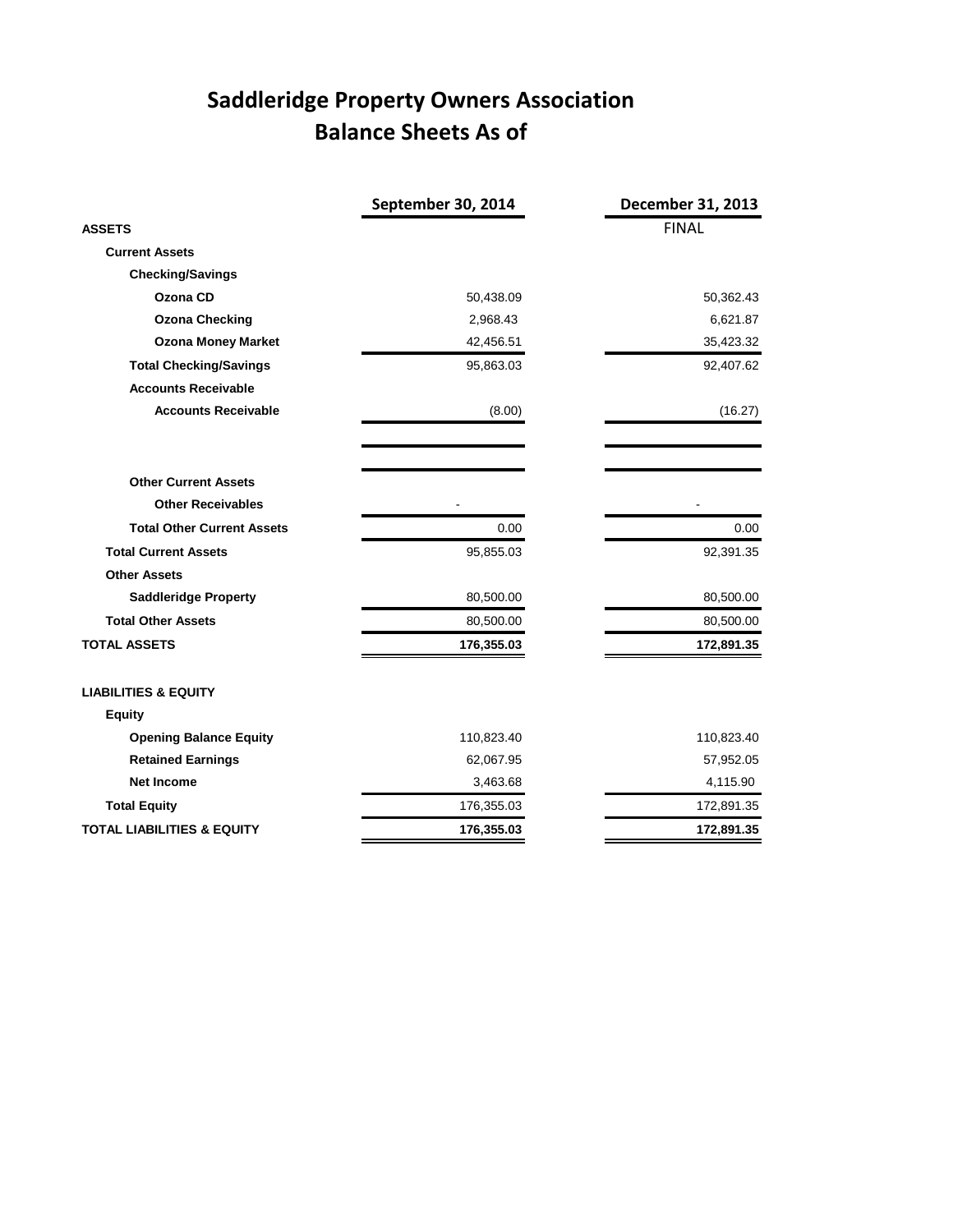#### **8:37 PM 10/19/14 Cash Basis**

### **Saddleridge Property Owners Association Profit & Loss Budget Performance**

 **September 2014**

|                               | Sep 14 | <b>Budget</b> | Jan - Sep 14 | <b>YTD Budget</b> | <b>Annual Budget</b> |
|-------------------------------|--------|---------------|--------------|-------------------|----------------------|
| <b>Income</b>                 |        |               |              |                   |                      |
| <b>Clubhouse Usage Fee</b>    | 75.00  | 25.00         | 350.00       | 325.00            | 500.00               |
| <b>HOA Dues Collected</b>     | 0.00   |               | 15,051.00    | 14,375.00         | 19,580.00            |
| <b>Interest Assessed Fees</b> | 0.00   | 50.00         | 163.33       | 250.00            | 250.00               |
| Interest Inc                  | 12.19  | 9.00          | 110.69       | 73.00             | 100.00               |
| <b>Resale Cert. Fee</b>       | 100.00 | 50.00         | 400.00       | 450.00            | 500.00               |
| <b>Transfer Fees</b>          | 100.00 | 50.00         | 350.00       | 350.00            | 500.00               |
| <b>Uncategorized Income</b>   | 0.00   |               | 0.00         | 0.00              | 0.00                 |
| <b>Total Income</b>           | 287.19 | 184.00        | 16,425.02    | 15,823.00         | 21,430.00            |
| <b>Expense</b>                |        |               |              |                   |                      |
| <b>Accounting</b>             |        |               |              |                   |                      |
| <b>Accounting-Bookkeeper</b>  | 175.00 | 175.00        | 1,575.00     | 1,575.00          | 2,100.00             |
| <b>Total Accounting</b>       | 175.00 | 175.00        | 1,575.00     | 1,575.00          | 2,100.00             |
| <b>Annual Septic Contract</b> | 0.00   |               | 225.00       | 250.00            | 250.00               |
| <b>Bank Charges</b>           |        |               |              |                   |                      |
| <b>Check Printing</b>         | 0.00   |               | 0.00         | 75.00             | 75.00                |
| <b>Safe Deposit Box</b>       | 0.00   |               | 40.00        | 40.00             | 40.00                |
| <b>Total Bank Charges</b>     | 0.00   |               | 40.00        | 115.00            | 115.00               |
| <b>Clubhouse Expenses</b>     |        |               |              |                   |                      |
| Cleaning                      | 50.00  | 50.00         | 450.00       | 450.00            | 595.00               |
| <b>Cleaning Supplies</b>      | 14.00  | 25.00         | 14.00        | 75.00             | 100.00               |
| <b>Furnishings</b>            | 0.00   | 0.00          | 0.00         | 100.00            | 200.00               |
| <b>Heating and AC</b>         | 0.00   | 75.00         | 453.70       | 150.00            | 150.00               |
| <b>Insurance</b>              | 0.00   |               | 0.00         |                   | 375.00               |
| Lighting                      | 0.00   |               | 0.00         | 50.00             | 50.00                |
| <b>Maintenance Labor</b>      | 0.00   |               | 0.00         | 400.00            | 400.00               |
| <b>Misc</b>                   | 0.00   |               | 0.00         | 0.00              | 0.00                 |
| <b>Outside Lighting</b>       | 0.00   |               | 0.00         | 50.00             | 50.00                |
| <b>Pest Control</b>           | 0.00   |               | 308.52       | 313.00            | 420.00               |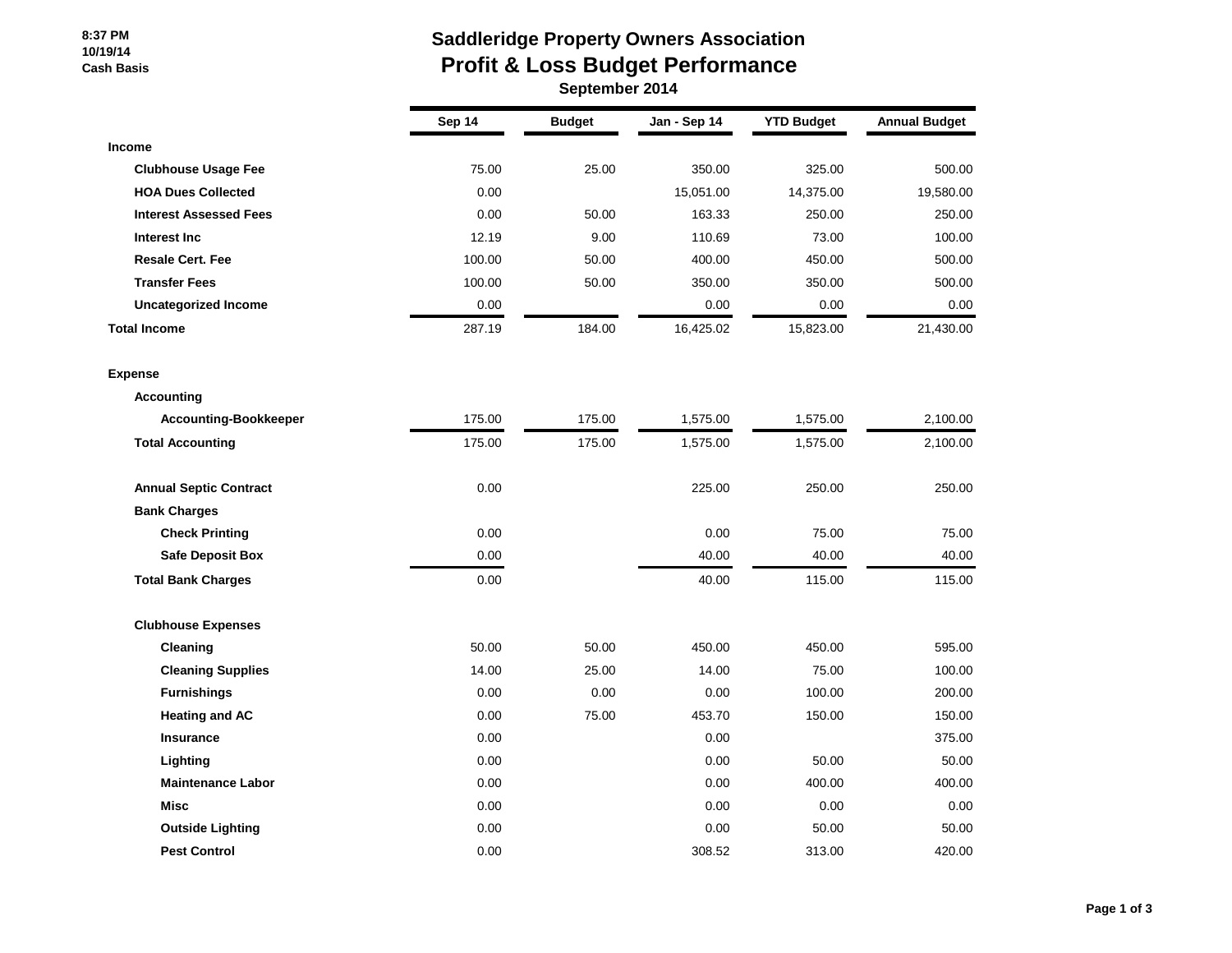#### **8:37 PM 10/19/14 Cash Basis**

# **Saddleridge Property Owners Association Profit & Loss Budget Performance**

| September 2014 |  |
|----------------|--|
|----------------|--|

|                                            | Sep 14 | <b>Budget</b> | Jan - Sep 14 | <b>YTD Budget</b> | <b>Annual Budget</b> |
|--------------------------------------------|--------|---------------|--------------|-------------------|----------------------|
| <b>Plumbing Repairs</b>                    | 0.00   |               | 0.00         | 150.00            | 250.00               |
| <b>Repairs</b>                             | 0.00   | 125.00        | 0.00         | 375.00            | 500.00               |
| <b>Septic Cleaning and Service</b>         | 0.00   |               | 485.00       |                   |                      |
| <b>Trash</b>                               | 0.00   |               | 258.72       | 260.00            | 350.00               |
| Water softener monthly maintain            | 0.00   | 25.00         | 85.42        | 225.00            | 300.00               |
| <b>Wellhouse Expenses</b>                  | 0.00   |               | 0.00         | 50.00             | 100.00               |
| <b>Total Clubhouse Expenses</b>            | 64.00  | 300.00        | 2,055.36     | 2,648.00          | 3,840.00             |
| <b>Dues and Subscriptions</b>              | 0.00   |               | 0.00         | 25.00             | 25.00                |
| <b>Food for Saddleridge Meetings</b>       |        |               |              |                   |                      |
| <b>Food for Annual BBQ</b>                 | 0.00   |               | 311.62       | 550.00            | 550.00               |
| <b>Neighborhood Watch</b>                  | 0.00   |               | 0.00         |                   | 400.00               |
| <b>Total Food for Saddleridge Meetings</b> | 0.00   |               | 311.62       | 550.00            | 950.00               |
| <b>Improvements</b>                        |        |               |              |                   |                      |
| Landscaping                                |        |               |              |                   |                      |
| <b>Entrance</b>                            | 0.00   | 100.00        | 0.00         | 300.00            | 400.00               |
| Lighting                                   | 0.00   | 50.00         | 0.00         | 150.00            | 200.00               |
| <b>Plants</b>                              | 0.00   | 90.00         | 0.00         | 270.00            | 360.00               |
| <b>Total Landscaping</b>                   | 0.00   | 240.00        | 0.00         | 720.00            | 960.00               |
| <b>Wellhouse Improvements</b>              | 0.00   |               | 0.00         | 100.00            | 100.00               |
| <b>Total Improvements</b>                  | 0.00   | 240.00        | 0.00         | 820.00            | 1,060.00             |
| <b>Insurance-HOA Liability</b>             | 0.00   |               | 615.00       | 600.00            | 600.00               |
| Insurance, D&O                             | 0.00   |               | 2,445.00     | 2,500.00          | 2,500.00             |
| <b>Lawn Maintenance</b>                    | 162.38 | 162.00        | 1,948.54     | 1,814.00          | 2,300.00             |
| <b>Legal-Attorney Fees</b>                 | 0.00   |               | 0.00         | 500.00            | 1,000.00             |
| <b>Mailings</b>                            | 6.49   |               | 6.49         | 150.00            | 250.00               |
| <b>Miscellaneous</b>                       |        |               |              |                   |                      |
| <b>ACC Office Supplies</b>                 | 0.00   | 50.00         | 0.00         | 100.00            | 100.00               |
| Copying                                    | 0.00   |               | 0.00         | 50.00             | 50.00                |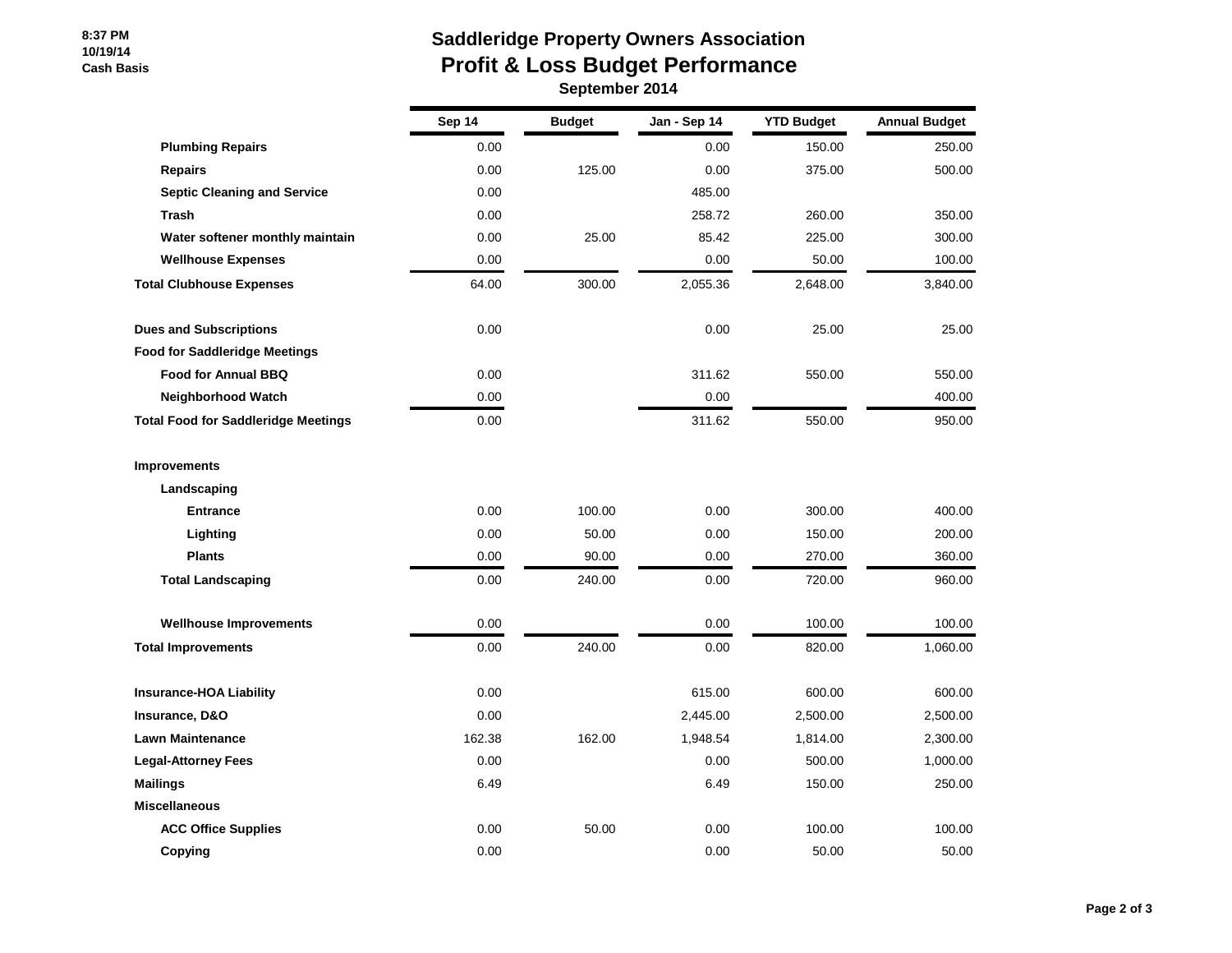#### **8:37 PM 10/19/14 Cash Basis**

# **Saddleridge Property Owners Association Profit & Loss Budget Performance**

|  | September 2014 |
|--|----------------|
|--|----------------|

|                                     | Sep 14    | <b>Budget</b> | Jan - Sep 14 | <b>YTD Budget</b> | <b>Annual Budget</b> |
|-------------------------------------|-----------|---------------|--------------|-------------------|----------------------|
| <b>Legal Records</b>                | 5.00      |               | 25.00        | 40.00             | 50.00                |
| <b>Office Supplies</b>              | 0.00      |               | 201.13       | 50.00             | 50.00                |
| <b>Printer Cart.</b>                | 0.00      |               | 0.00         |                   | 100.00               |
| <b>Software</b>                     | 0.00      |               | 0.00         | 280.00            | 280.00               |
| <b>Website Hosting Fee</b>          | 119.40    |               | 119.40       |                   | 120.00               |
| <b>Total Miscellaneous</b>          | 124.40    | 50.00         | 345.53       | 520.00            | 750.00               |
| <b>PEC Electricity</b>              | 291.54    | 154.00        | 1,596.03     | 1,538.00          | 2,000.00             |
| <b>Reconciliation Discrepancies</b> | 0.00      |               | 0.00         |                   |                      |
| <b>Taxes</b>                        | 0.00      |               | 1,797.77     | 1,800.00          | 1,800.00             |
| <b>Total Expense</b>                | 823.81    | 1,081.00      | 12,961.34    | 15,405.00         | 19,540.00            |
| Net Income                          | $-536.62$ | $-897.00$     | 3,463.68     | 418.00            | 1,890.00             |